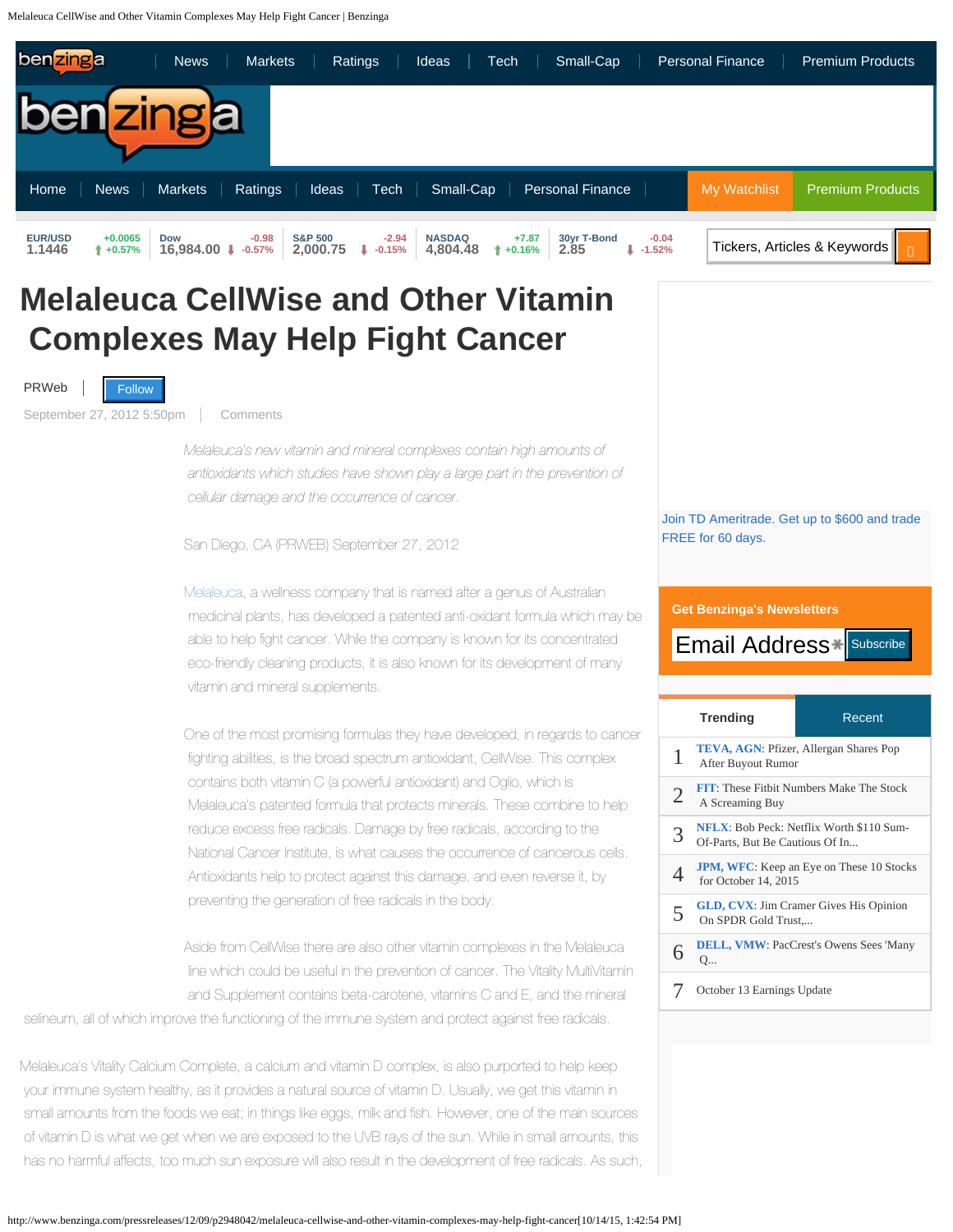## Melaleuca CellWise and Other Vitamin Complexes May Help Fight Cancer | Benzinga

the vitamin complex offers a safe and natural way to obtain this nutrient.

While [Frank Vandersloot](http://trustedhomebusinessreviews.com/melaleuca/), the founder of Melaleuca, ensures that all products that are produced are 100% safe and of the highest quality, the claims about the vitamin complexes are not FDA tested. However, studies have shown that having a healthy lifestyle, which is supplemented with a quality diet and consumption of antioxidants in foods and supplement form, can help prevent the occurrence of cancer and many other preventable diseases. A full [Melaleuca review](http://trustedhomebusinessreviews.com/melaleuca/) gives more information on the company.

For the original version on PRWeb visit:

<http://www.prweb.com/releases/prwebmelaleuca/cellwise/prweb9944953.htm>

**View Comments and Join the Discussion!**

[View upcoming Earnings, Ratings,](http://www.benzinga.com/calendar/earnings)  [Dividend and Economic Calendars.](http://www.benzinga.com/calendar/earnings)

## **SUBSCRIBE**

01:29 PM **[Nike Issues Release Confirming \\$50B](http://www.benzinga.com/news/15/10/5913274/nike-issues-release-confirming-50b-in-sales-by-end-of-fy2020)  [in Sales by End of FY2020](http://www.benzinga.com/news/15/10/5913274/nike-issues-release-confirming-50b-in-sales-by-end-of-fy2020)**

1:28 PM **[Nike Issues Release Confirming \\$50B](http://www.benzinga.com/news/15/10/5913271/nike-issues-release-confirming-50b-in-sales-by-end-of-fy2020)  [in Sales by End of FY2020](http://www.benzinga.com/news/15/10/5913271/nike-issues-release-confirming-50b-in-sales-by-end-of-fy2020)**

1:27 PM **[Lockheed Martin Shares Seeing](http://www.benzinga.com/movers/15/10/5913268/lockheed-martin-shares-seeing-selling-pressure-currently-at-lod-of-210-63)  [Selling Pressure, Currently At LOD Of](http://www.benzinga.com/movers/15/10/5913268/lockheed-martin-shares-seeing-selling-pressure-currently-at-lod-of-210-63)  [\\$210.63](http://www.benzinga.com/movers/15/10/5913268/lockheed-martin-shares-seeing-selling-pressure-currently-at-lod-of-210-63)**

1:25 PM **[UPDATE: MKM Analyst on EA](http://www.benzinga.com/analyst-ratings/analyst-color/15/10/5913266/update-mkm-analyst-on-ea-upgrade-higher-star-wars-battle)  [Upgrade: 'Higher Star Wars: Battlefront](http://www.benzinga.com/analyst-ratings/analyst-color/15/10/5913266/update-mkm-analyst-on-ea-upgrade-higher-star-wars-battle)  [Expectations Driving FY16 Estimates Higher'](http://www.benzinga.com/analyst-ratings/analyst-color/15/10/5913266/update-mkm-analyst-on-ea-upgrade-higher-star-wars-battle)**